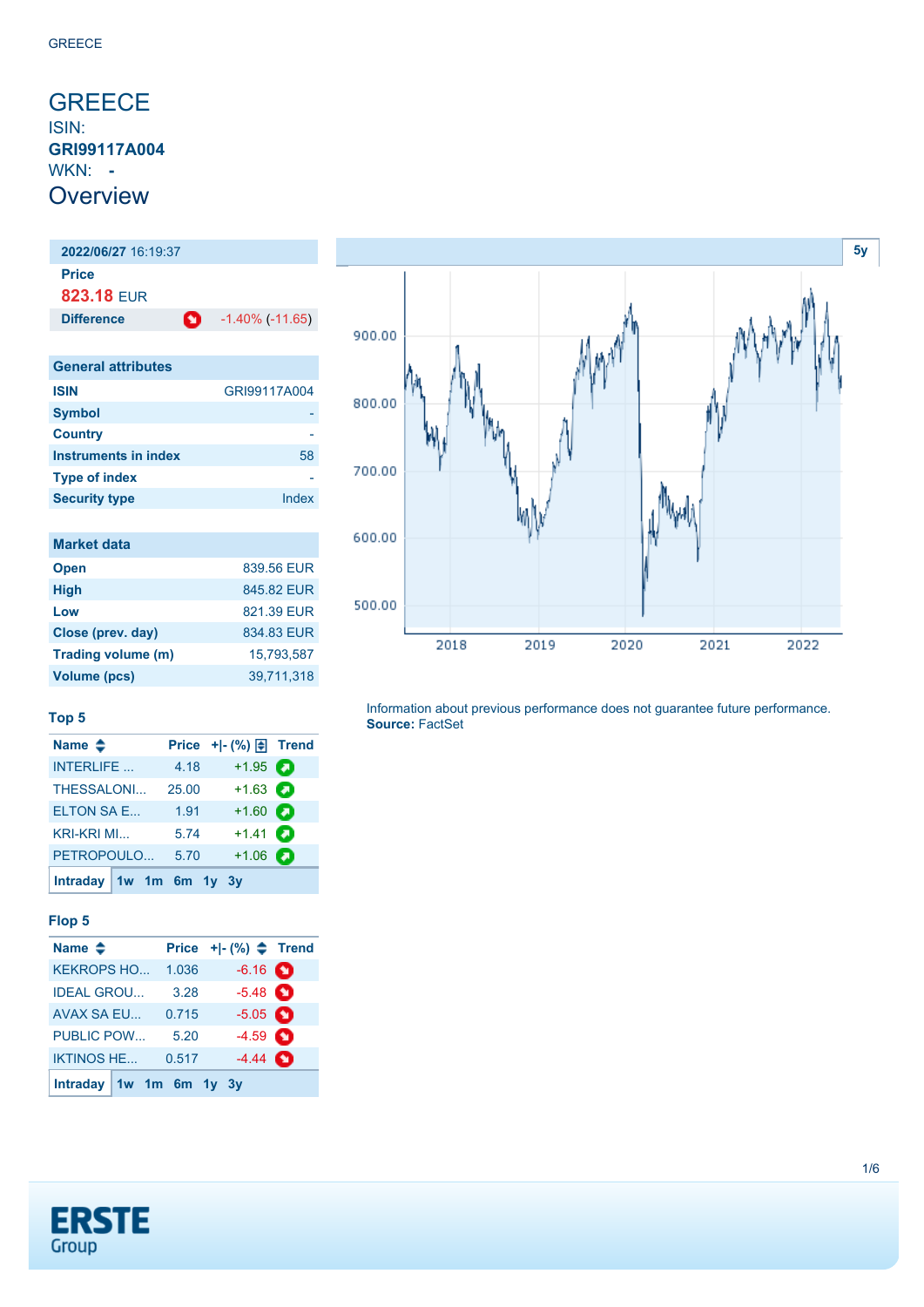| <b>Futures and Options</b> |  |
|----------------------------|--|
| <b>Related Futures</b>     |  |
| <b>Related Options</b>     |  |

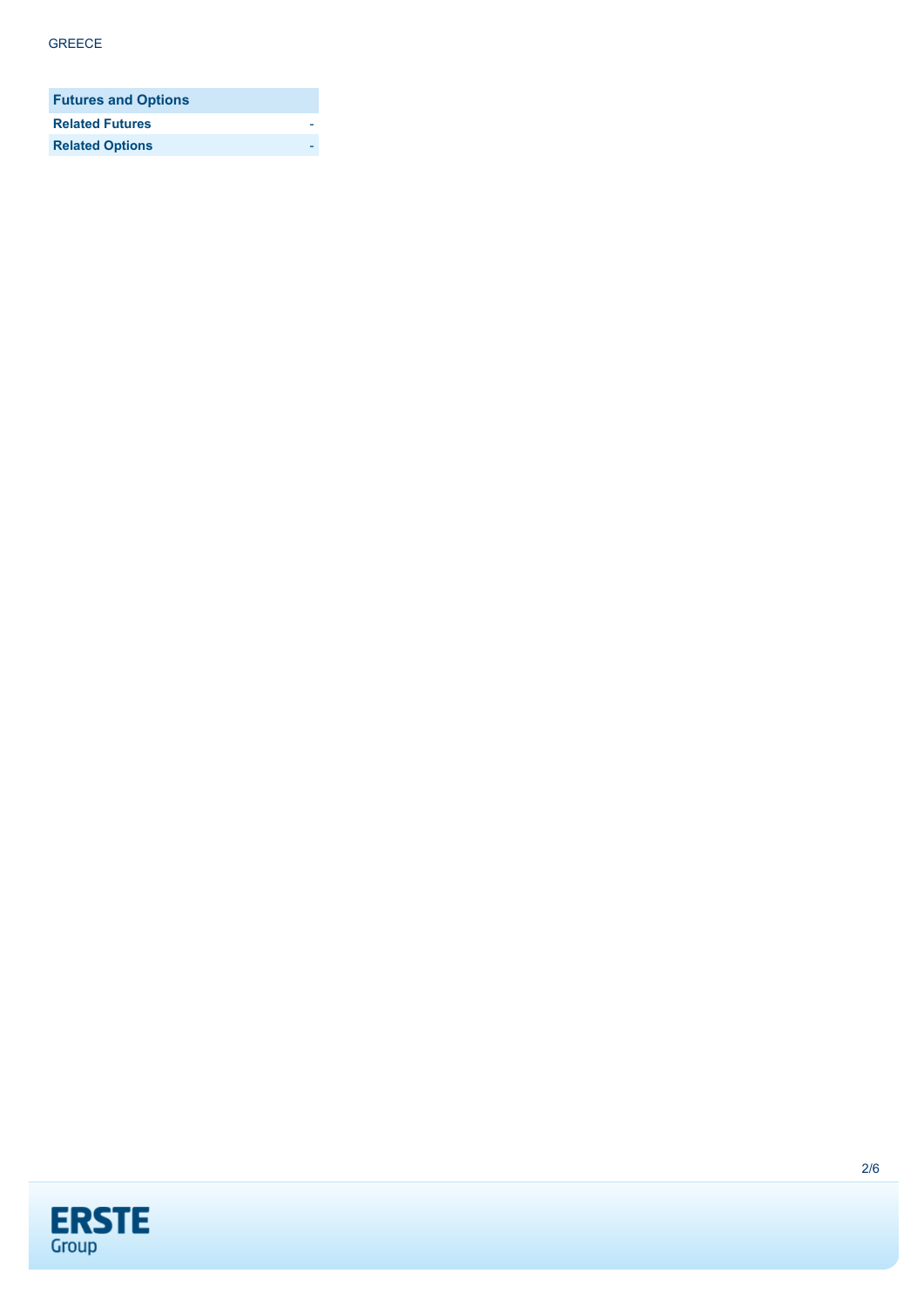## Details

**2022/06/27** 16:19:37 **Price**

**823.18** EUR

**Difference 1.40% (-11.65)** 

| <b>General attributes</b> |              |
|---------------------------|--------------|
| <b>ISIN</b>               | GRI99117A004 |
| <b>Symbol</b>             |              |
| <b>Country</b>            |              |
| <b>Security type</b>      | Index        |
| Instruments in index      | 58           |

| <b>Market data</b> |            |
|--------------------|------------|
| <b>Open</b>        | 839.56 EUR |
| <b>High</b>        | 845.82 FUR |
| Low                | 821.39 FUR |
| Close (prev. day)  | 834.83 EUR |
| Trading volume (m) | 15,793,587 |
| Volume (pcs)       | 39,711,318 |



### **Performance and Risk 6m 1y 3y**

| Perf $(\%)$       | $-7.08%$ | $-9.32%$ | $-4.18%$ |
|-------------------|----------|----------|----------|
| Perf (abs.)       | $-62.73$ | $-84.58$ | $-35.94$ |
| <b>Beta</b>       |          |          |          |
| <b>Volatility</b> | 27.61    | 22.09    | 29.40    |

Information about previous performance does not guarantee future performance. **Source:** FactSet

| <b>Price data</b>                           |                         |
|---------------------------------------------|-------------------------|
| Ø price 5 days   Ø volume 5 days (pcs.)     | 834.28 EUR (14,686,093) |
| Ø price 30 days   Ø volume 30 days (pcs.)   | 863.03 EUR (27,696,763) |
| Ø price 100 days   Ø volume 100 days (pcs.) | 888.40 EUR (31,552,320) |
| Ø price 250 days   Ø volume 250 days (pcs.) | 893.21 EUR (27,586,459) |
| <b>YTD High   date</b>                      | 973.27 EUR (2022/02/16) |
| <b>YTD Low   date</b>                       | 788.83 EUR (2022/03/08) |
| 52 Weeks High   date                        | 973.27 EUR (2022/02/16) |
| 52 Weeks Low   date                         | 788.83 EUR (2022/03/08) |

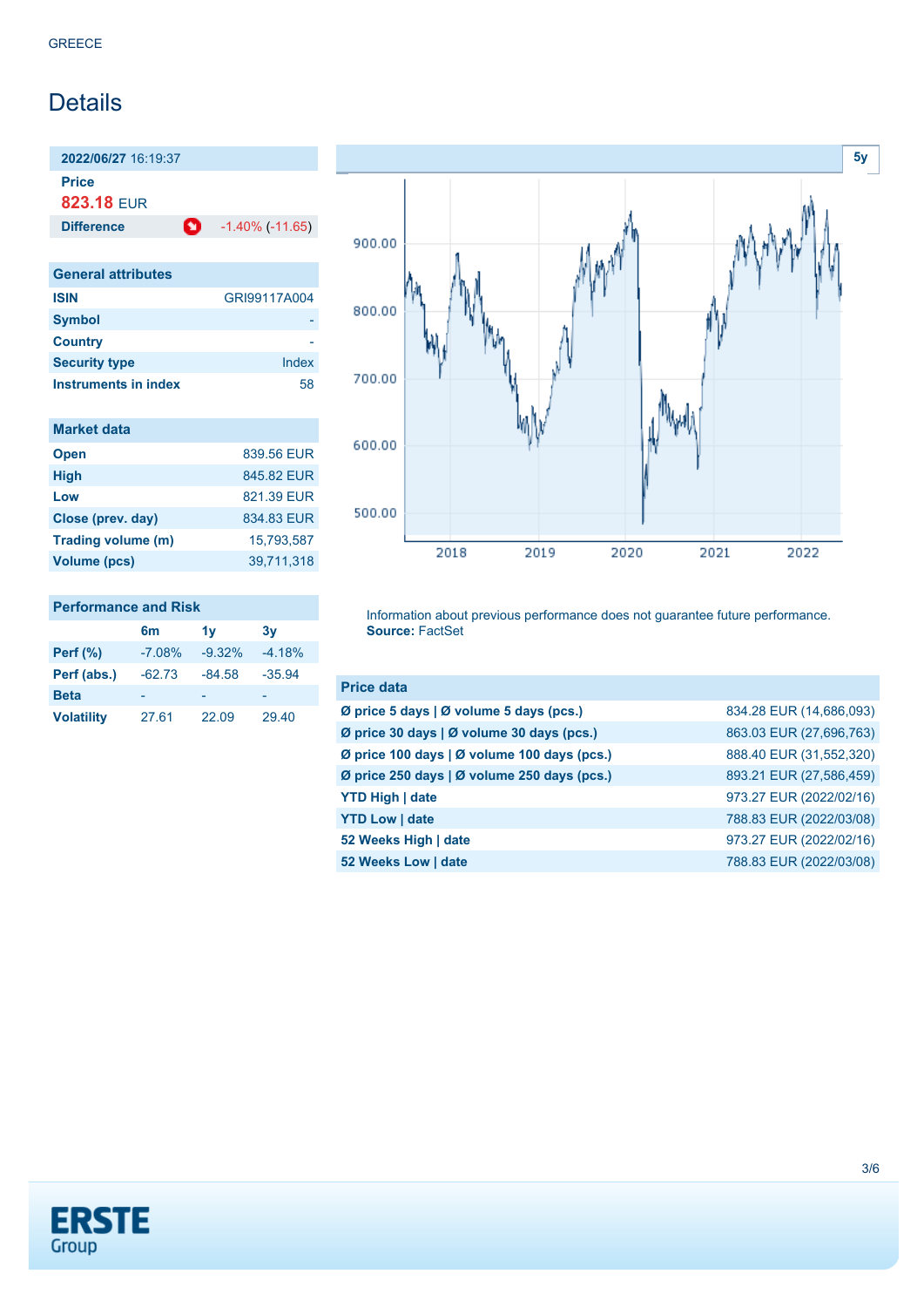# **Composition**

| Name $\clubsuit$<br><b>ISIN</b>                  | <b>Price</b> | Diff % $\div$<br>$Diff +/-$ | Performance $\triangle$ | <b>Date</b><br><b>Time</b> | Turnover Pc. ♦<br>Turnover Money ♦ |
|--------------------------------------------------|--------------|-----------------------------|-------------------------|----------------------------|------------------------------------|
| ADMIE (IPTO) HOLDING S.A<br>GRS518003009         | 1.91         | $-4.40%$<br>$-0.09$         |                         | 22/06/27<br>16:13:26       | 257.572<br>499,479.21              |
| AEGEAN AIRLINES S.A.<br>GRS495003006             | 5.06         | $0.00\%$<br>0.00            |                         | 22/06/27<br>16:16:45       | 11,828<br>59,624.39                |
| ALPHA BANK S.A.<br>GRS015003007                  | 0.835        | $-2.64%$<br>$-0.02$         |                         | 22/06/27<br>16:17:29       | 6,058,163<br>5,116,790.96          |
| ALUMIL ALUMINIUM INDUSTRY<br>GRS289103004        | 1.67         | $-1.76%$<br>$-0.03$         |                         | 22/06/27<br>16:12:41       | 4,335<br>7,311.03                  |
| ATHENS MEDICAL CENTRE EUR<br>GRS147233001        | 1.54         | $-0.65%$<br>$-0.01$         |                         | 22/06/27<br>16:09:55       | 7,888<br>11,855.06                 |
| ATHENS WATER AND SEWERAGE<br>GRS359353000        | 7.46         | $-1.71%$<br>$-0.13$         |                         | 22/06/27<br>16:11:32       | 86,949<br>644,411.51               |
| <b>AUTOHELLAS SA EUR0.08</b><br>GRS337003008     | 8.55         | $-2.62%$<br>$-0.23$         |                         | 22/06/27<br>16:09:52       | 2,926<br>25,280.78                 |
| <b>AVAX SA EUR0.30</b><br>GRS213213002           | 0.715        | $-5.05%$<br>$-0.04$         |                         | 22/06/27<br>16:19:44       | 34,001<br>24,867.80                |
| <b>BRIQ PROPERTIES REIC EUR2</b><br>GRS517003000 | 1.88         | $-2.59%$<br>$-0.05$         |                         | 22/06/27<br>16:12:44       | 4,912<br>9,311.04                  |
| BYTE COMPUTERS SA EUR0.3(<br>GRS368313003        | 2.90         | $-0.68%$<br>$-0.02$         |                         | 22/06/27<br>16:13:10       | 32,352<br>95,727.77                |
| CARS MOTORCYCLES AND MARI<br>GRS488003005        | 1.90         | $0.00\%$<br>0.00            |                         | 22/06/27<br>16:09:46       | 8,672<br>16,302.52                 |
| <b>CENERGY HLDGS SA NPV</b><br>BE0974303357      | 2.63         | $-4.01%$<br>$-0.11$         |                         | 22/06/27<br>16:12:53       | 81,027<br>218,550.88               |
| <b>COCA-COLA HBC AG</b><br>CH0198251305          | 21.10        | $0.00\%$<br>0.00            |                         | 22/06/27<br>16:17:13       | 12,903<br>272,333.24               |
| <b>CRETE PLASTICS S.A.</b><br>GRS326003019       | 14.70        | $0.00\%$<br>0.00            |                         | 22/06/27<br>16:09:45       |                                    |
| ELASTRON SA EUR1.00(CR)<br>GRS088003017          | 2.29         | $-0.43%$<br>$-0.01$         |                         | 22/06/27<br>16:09:40       | 2,122<br>4,847.08                  |
| <b>ELLAKTOR S.A.</b><br>GRS191213008             | 1.716        | $-0.12%$<br>$-0.00$         |                         | 22/06/27<br>16:14:41       | 189,447<br>325,232.00              |
| <b>ELTON SA EUR0.52</b><br>GRS397003005          | 1.91         | 1.60%<br>0.03               |                         | 22/06/27<br>16:09:45       | 205<br>391.75                      |
| ELVALHALCOR S.A.<br>GRS281003004                 | 1.37         | $-1.72%$<br>$-0.02$         |                         | 22/06/27<br>16:09:58       | 125,514<br>176,865.60              |
| <b>ENTERSOFT S.A.</b><br>GRS503003014            | 4.00         | $0.00\%$<br>0.00            |                         | 22/06/27<br>16:09:43       | 21,394<br>83,960.42                |
| EPSILON NET S.A. EUR0.075<br>GRS498003003        | 5.58         | $0.00\%$<br>0.00            |                         | 22/06/27<br>16:09:42       | 15,185<br>83,954.66                |
| EUROBANK ERGASIAS SERVICE<br>GRS323003012        | 0.895        | $-0.11%$<br>$-0.00$         |                         | 22/06/27<br>16:10:53       | 2.076.580<br>1,863,658.56          |
| EUROPEAN RELIANCE S.A. EU<br>GRS277023008        | 7.60         | $-1.30%$<br>$-0.10$         |                         | 22/06/27<br>16:09:57       | 1,001<br>7,607.60                  |
| <b>FOURLIS HLDG EUR1.00</b><br>GRS096003009      | 3.14         | $-1.88%$<br>$-0.06$         |                         | 22/06/27<br>16:11:12       | 39,050<br>123,206.11               |
| <b>GEK TERNA S.A.</b><br>GRS145003000            | 9.36         | $-1.47%$<br>$-0.14$         |                         | 22/06/27<br>16:16:50       | 71,751<br>670,201.88               |
| GR. SARANTIS S.A.<br>GRS204003008                | 6.70         | $-0.59%$<br>$-0.04$         |                         | 22/06/27<br>16:10:39       | 9,682<br>65,039.72                 |

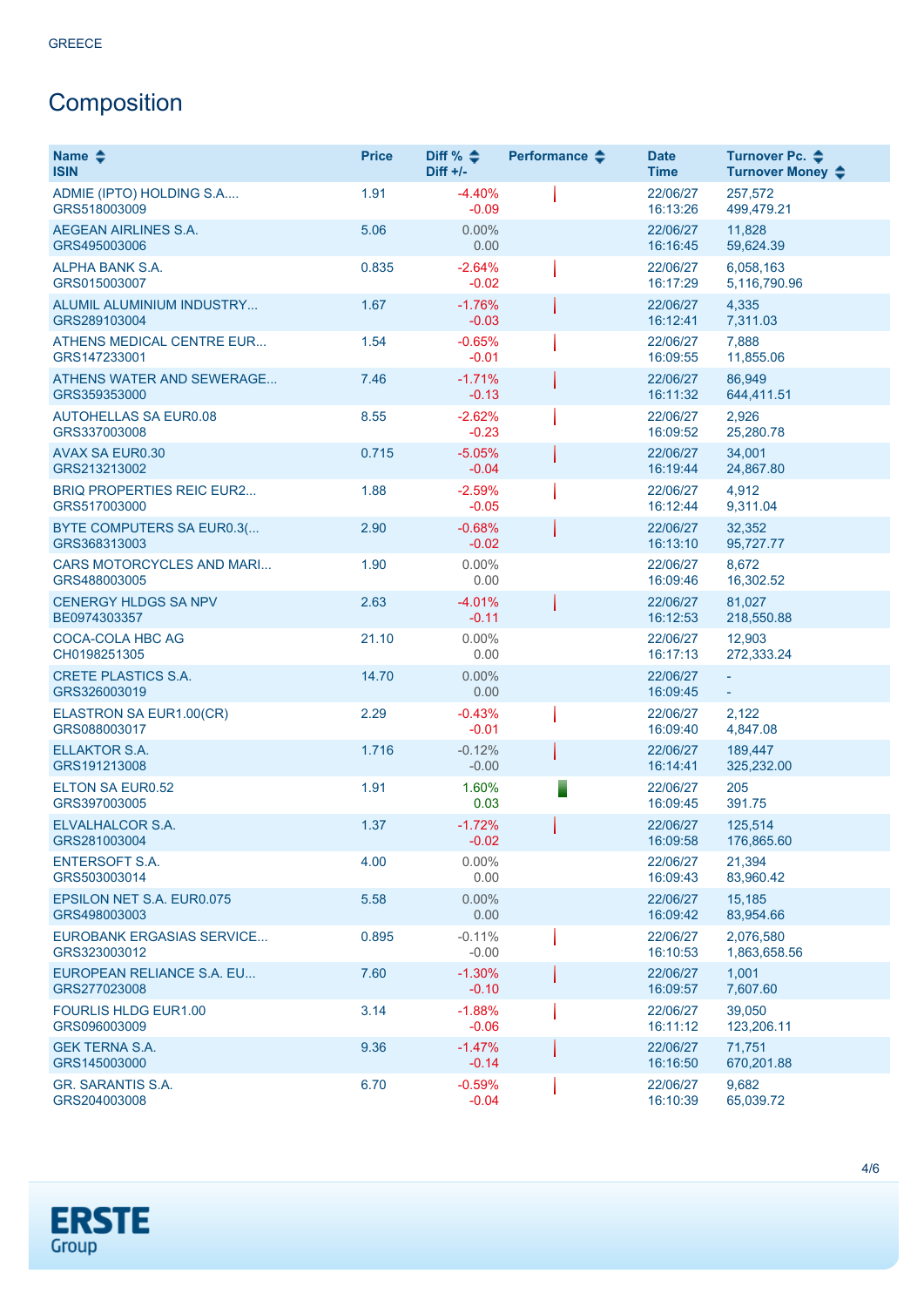| <b>HELLENIC EXCH.-ATHENS STO</b><br>GRS395363005     | 3.37   | $-1.46%$<br>$-0.05$ |   | 22/06/27<br>16:13:06 | 78,014<br>265,816.42      |
|------------------------------------------------------|--------|---------------------|---|----------------------|---------------------------|
| <b>HELLENIC PETROLEUM HOLDIN</b><br>GRS298343005     | 6.40   | $-2.29%$<br>$-0.15$ |   | 22/06/27<br>16:11:45 | 52,360<br>336,274.22      |
| HELLENIC TELECOMM. ORGAN<br>GRS260333000             | 16.32  | $-0.31%$<br>$-0.05$ |   | 22/06/27<br>16:16:57 | 258,512<br>4,256,075.13   |
| IDEAL GROUP SA EUR0.40 (C<br>GRS148003015            | 3.28   | $-5.48%$<br>$-0.19$ |   | 22/06/27<br>16:15:25 | 11,120<br>37,820.63       |
| <b>IKTINOS HELLAS SA EUR0.10</b><br>GRS372003004     | 0.517  | $-4.44%$<br>$-0.02$ |   | 22/06/27<br>16:16:50 | 42,402<br>22,393.64       |
| <b>INTERLIFE GENERAL INSURAN</b><br>GRS805003001     | 4.18   | 1.95%<br>0.08       |   | 22/06/27<br>16:09:40 | $\mathbf{1}$<br>4.18      |
| <b>INTRAKAT SA TECH &amp; ENERGY</b><br>GRS432003028 | 2.04   | $-0.24%$<br>$-0.01$ |   | 22/06/27<br>16:12:38 | 135,855<br>278,909.88     |
| <b>JUMBO S.A.</b><br>GRS282183003                    | 14.35  | $-1.31%$<br>$-0.19$ |   | 22/06/27<br>16:19:25 | 62,918<br>902,783.82      |
| <b>KEKROPS HOTEL TOURIST BUI</b><br>GRS070003009     | 1.036  | $-6.16%$<br>$-0.07$ |   | 22/06/27<br>16:15:36 | 10,253<br>10,741.31       |
| <b>KRI-KRI MILK INDUSTRY SA</b><br>GRS469003024      | 5.74   | 1.41%<br>0.08       | ▋ | 22/06/27<br>16:09:33 | 140<br>802.20             |
| <b>LAMDA DEVELOPMENT SA EURO</b><br>GRS245213004     | 5.785  | $-1.78%$<br>$-0.11$ |   | 22/06/27<br>16:19:40 | 67,547<br>396,198.20      |
| MARFIN INVESTMENT GROUP H<br>GRS314003005            | 0.0249 | 0.81%<br>0.00       |   | 22/06/27<br>16:09:48 | 587,931<br>14,453.28      |
| <b>MOTOR OIL HELLAS CORINTH </b><br>GRS426003000     | 17.90  | $-1.65%$<br>$-0.30$ |   | 22/06/27<br>16:10:53 | 179,204<br>3,211,651.33   |
| <b>MYTILINEOS SA</b><br>GRS393503008                 | 14.00  | $-3.65%$<br>$-0.53$ |   | 22/06/27<br>16:19:50 | 187,861<br>2,681,769.22   |
| NATIONAL BANK OF GREECE S<br>GRS003003035            | 2.952  | 0.03%<br>0.00       |   | 22/06/27<br>16:19:06 | 1,451,357<br>4,359,542.79 |
| OPAP S.A.<br>GRS419003009                            | 14.02  | 0.65%<br>0.09       |   | 22/06/27<br>16:15:31 | 171.719<br>2,408,876.25   |
| PETROPOULOS SA EUR0.93(CR<br>GRS345503007            | 5.70   | 1.06%<br>0.06       |   | 22/06/27<br>16:09:52 | 6,860<br>39,116.80        |
| PIRAEUS FINANCIAL HOLDING<br>GRS014003032            | 0.9596 | $-3.89%$<br>$-0.04$ |   | 22/06/27<br>16:17:01 | 2,063,081<br>1,990,354.04 |
| PIRAEUS PORT AUTHORITY S<br>GRS470003013             | 15.60  | $-0.64%$<br>$-0.10$ |   | 22/06/27<br>16:09:33 | 7,104<br>110,398.80       |
| PLAISIO COMPUTERS EUR0.33<br>GRS320313000            | 3.56   | 0.28%<br>0.01       |   | 22/06/27<br>16:09:51 | 3,434<br>12,230.77        |
| PREMIA S.A.<br>GRS497003012                          | 1.32   | 0.76%<br>0.01       |   | 22/06/27<br>16:09:50 | 31,001<br>40.431.03       |
| <b>PROFILE SYSTEMS &amp; SOFTWAR</b><br>GRS472003011 | 3.40   | $-1.45%$<br>$-0.05$ |   | 22/06/27<br>16:09:49 | 2,937<br>9,958.95         |
| PUBLIC POWER CORPORATION<br>GRS434003000             | 5.20   | $-4.59%$<br>$-0.25$ |   | 22/06/27<br>16:18:17 | 892.959<br>4,691,603.81   |
| <b>QUEST HOLDINGS SA EUR0.44</b><br>GRS310003009     | 4.27   | $-0.47%$<br>$-0.02$ |   | 22/06/27<br>16:09:56 | 23,413<br>100,052.02      |
| REDS SA EUR1.31 (CR)<br>GRS106003007                 | 1.97   | $0.00\%$<br>0.00    |   | 22/06/27<br>16:09:44 | ÷                         |
| <b>SPACE HELLAS EUR1.08</b><br>GRS402003008          | 7.40   | $-3.90%$<br>$-0.30$ |   | 22/06/27<br>16:10:15 | 161<br>1,196.70           |
| <b>TECHNICAL OLYMPIC SA EUR5</b><br>GRS403003007     | 1.67   | $-0.30%$<br>$-0.01$ |   | 22/06/27<br>16:09:42 | 9,673<br>16,217.43        |
| <b>TERNA ENERGY SA</b>                               | 17.54  | $-2.56%$            |   | 22/06/27             | 121,118                   |